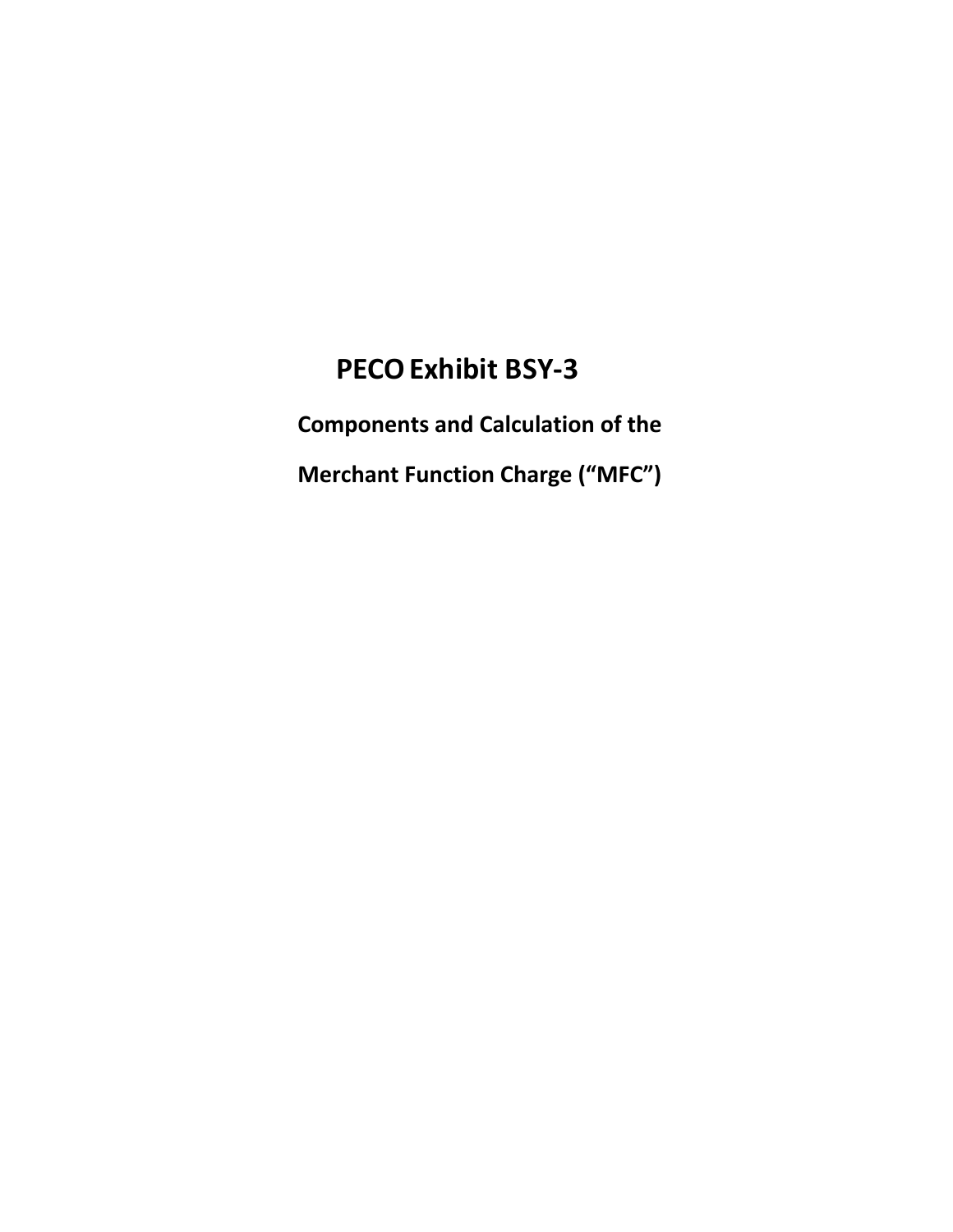## **Gas Charge-Off Factors PECO Exhibit BSY-3 Three-Year Weighted Average and Service Services and Page 1** Page 1 **Years 2019 through 2021 (a) Percentages**

|                       | 12 months ended     | 12 months ended     | 12 months ended     |               |  |
|-----------------------|---------------------|---------------------|---------------------|---------------|--|
|                       | December 31, 2019   | December 31, 2020   | December 31, 2021   |               |  |
| <b>Residential</b>    | Charge-Off Analysis | Charge-Off Analysis | Charge-Off Analysis | Total         |  |
| Charge offs           | 2,225,150           | 1,293,274           | 1,808,833           | 5,327,257     |  |
| <b>Billed Revenue</b> | 454,839,045         | 405,611,050         | 411,847,491         | 1,272,297,586 |  |
| Charge offs %         | 0.49%               | 0.32%               | 0.44%               | 0.42%         |  |
| GC                    |                     |                     |                     |               |  |
| Charge offs           | 199,196             | 238,287             | 222,758             | 660,241       |  |
| <b>Billed Revenue</b> | 190,581,725         | 147,028,794         | 159,461,939         | 497,072,458   |  |
| Charge offs %         | 0.10%               | 0.16%               | 0.14%               | 0.13%         |  |
| L, OL and MVF         |                     |                     |                     |               |  |
| Charge offs           | 17,584              | 8,776               | 4,667               | 31,027        |  |
| <b>Billed Revenue</b> | 25,511,508          | 24,061,740          | 24,224,923          | 73,798,172    |  |
| Charge offs %         | 0.07%               | 0.04%               | 0.02%               | 0.04%         |  |
| Total                 |                     |                     |                     |               |  |
| Charge offs           | 2,441,931           | 1,540,338           | 2,036,257           | 6,018,526     |  |
| <b>Billed Revenue</b> | 670,932,278         | 576,701,584         | 595,534,353         | 1,843,168,215 |  |
| Charge offs %         | 0.36%               | 0.27%               | 0.34%               | 0.33%         |  |

Note (a) Per PECO Exhibit MJT‐1, Schedule D‐10, Page 64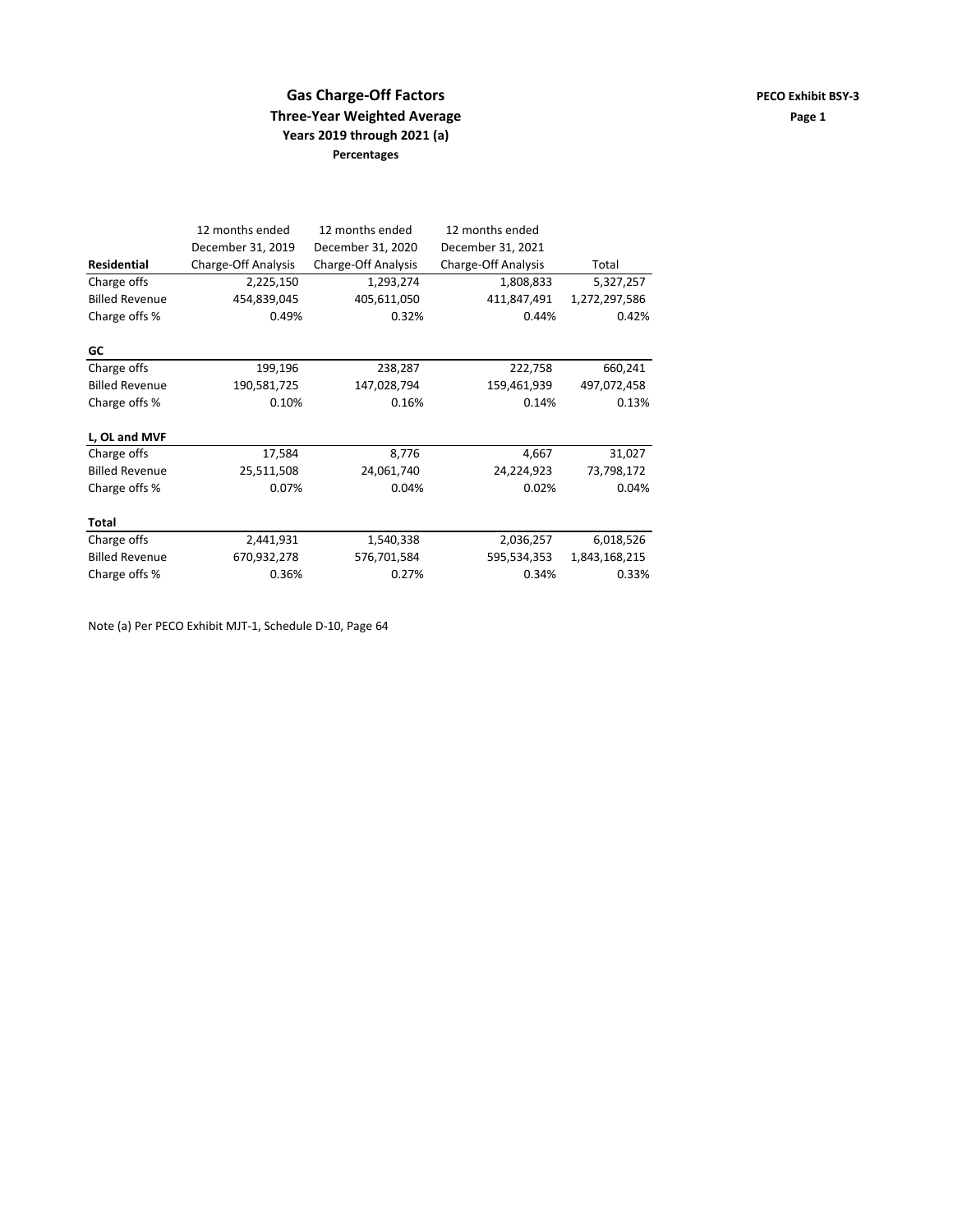### **PECO‐Gas Operations PECO Exhibit BSY‐3 Determination of the Merchant Function Charge (MFC) Page 2 Effective January 1, 2023 Dollars per Mcf**

| Rate Schedules   | Updated<br>Write-Off<br>Factor (a) | <b>FPFTY Commodity Charge</b><br>Portion of PGC Rate<br>\$ per Mcf | Updated<br><b>MFC</b><br>\$ per Mcf |
|------------------|------------------------------------|--------------------------------------------------------------------|-------------------------------------|
| Rates GR and CAP | 0.42%                              | \$5.0104                                                           | \$0.0210                            |
| Rate GC          | 0.13%                              | \$4.9952                                                           | \$0.0065                            |
| Rate L           | 0.04%                              | \$4.7606                                                           | \$0.0019                            |
| Rate OL          | 0.04%                              | \$4.7785                                                           | \$0.0019                            |
| Rate MVF         | 0.04%                              | \$4.7785                                                           | \$0.0019                            |

Note (a) From PECO Exhibit BSY‐3, Page 1